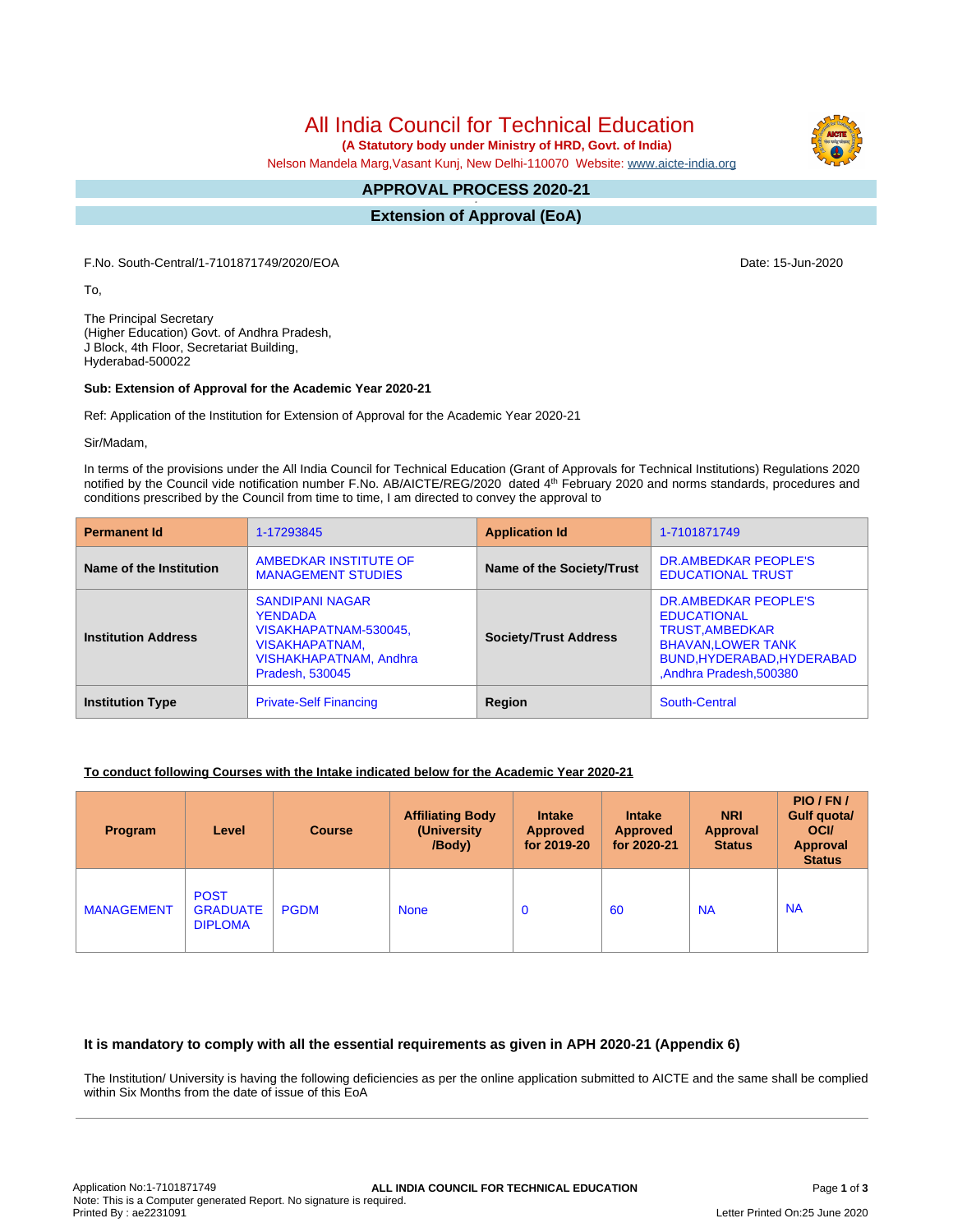| <b>Deficiencies Noted based on Self Disclosure</b> |                   |  |  |  |  |  |
|----------------------------------------------------|-------------------|--|--|--|--|--|
| <b>Particulars</b>                                 | <b>Deficiency</b> |  |  |  |  |  |
| 1. Library Facilities                              |                   |  |  |  |  |  |
| Volumes                                            | Yes               |  |  |  |  |  |
| <b>Library Management Software</b>                 | Yes               |  |  |  |  |  |
| MultiMediaPC                                       | Yes               |  |  |  |  |  |
| 2. Other Facilities Deficiency                     |                   |  |  |  |  |  |
| Sewage Disposal System                             | Yes               |  |  |  |  |  |
| Online Grievance Rederssal Mechanism               | Yes               |  |  |  |  |  |

**\***Please refer Deficiency Report for details

## **Important Instructions**

- 1. The State Government/ UT/ Directorate of Technical Education/ Directorate of Medical Education shall ensure that 10% of reservation for Economically Weaker Section (EWS) as per the reservation policy for admission, operational from the Academic year 2020-21 is implemented without affecting the reservation percentages of SC/ ST/ OBC/ General. However, this would not be applicable in the case of Minority Institutions referred to the Clause (1) of Article 30 of Constitution of India. Such Institution shall be permitted to increase in annual permitted strength over a maximum period of two years beginning with the Academic Year 2020-21
- 2. The Institution offering courses earlier in the Regular Shift, First Shift, Second Shift/Part Time now amalgamated as total intake shall have to fulfil all facilities such as Infrastructure, Faculty and other requirements as per the norms specified in the Approval Process Handbook 2020-21 for the Total Approved Intake. Further, the Institutions Deemed to be Universities/ Institutions having Accreditation/ Autonomy status shall have to maintain the Faculty: Student ratio as specified in the Approval Process Handbook. All such Institutions/ Universities shall have to create the necessary Faculty, Infrastructure and other facilities WITHIN 2 YEARS to fulfil the norms based on the Affidavit submitted to AICTE.
- 3. In case of any differences in content in this Computer generated Extension of Approval Letter, the content/information as approved by the Executive Council / General Council as available on the record of AICTE shall be final and binding.
- 4. Strict compliance of Anti-Ragging Regulation: Approval is subject to strict compliance of provisions made in AICTE Regulation notified vide F. No. 373/Legal/AICTE/2009 dated July 1, 2009 for Prevention and Prohibition of Ragging in Technical Institutions. In case Institution fails to take adequate steps to Prevent Ragging or fails to act in accordance with AICTE Regulation or fails to punish perpetrators or incidents of Ragging, it will be liable to take any action as defined under clause 9(4) of the said Regulation.

**Prof.Rajive Kumar Member Secretary, AICTE**

Copy to:

- **1. The Director Of Technical Education\*\*, Andhra Pradesh**
- **2**. **The Registrar\*\*,** None
- **3. The Principal / Director,** AMBEDKAR INSTITUTE OF MANAGEMENT STUDIES Sandipani Nagar Yendada Visakhapatnam-530045, Visakhapatnam,Vishakhapatnam, Andhra Pradesh,530045
- **4. The Secretary / Chairman,** DR.AMBEDKAR PEOPLE'S EDUCATIONAL TRUST,AMBEDKAR BHAVAN,LOWER TANK BUND